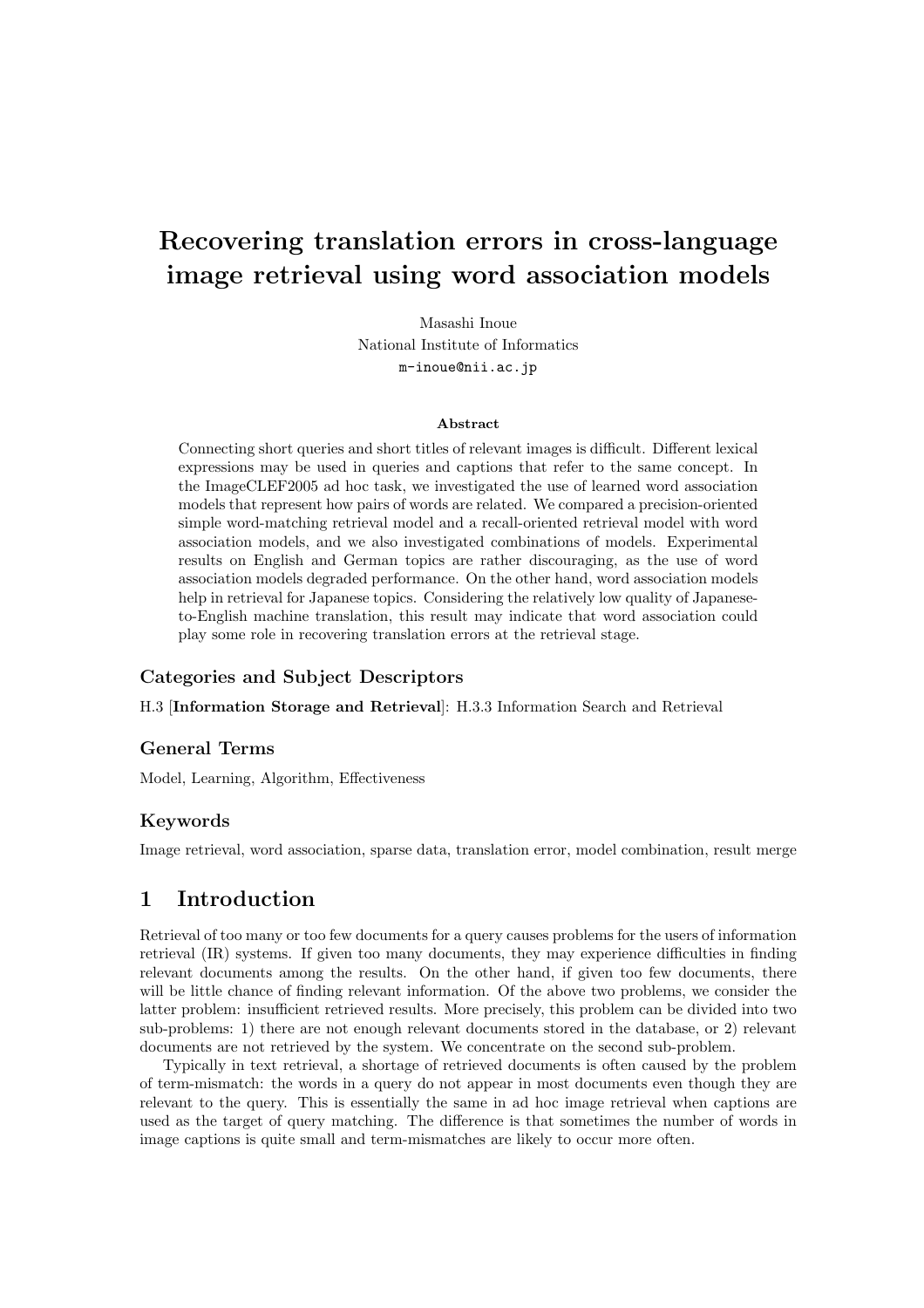



One way to mitigate such mismatches is to use an enlarged query word set instead of the small query word set supplied by users. A typical technique is query expansion where some alternative query words are added to the original query from the document set based on relevance or pseudorelevance judgements.

In ImageCLEF2005, we studied the effects of word association models by employing a kind of probabilistic word-by-word query translation model structure [4], although in our models, the actual translation took place by the MT system outside of the retrieval model. That is, the translation in the model is, in effect, the monolingual word expansion [3]. We tested our approach in the setting where both queries and annotations were short, which are frequently observed characteristics of text-based image retrieval. Concerning the differences between langages, we only considered the influence of machine translation (MT). Monolingual English-to-English, cross-lingual Germanto-English, and cross-lingual Japnanese-to-English image retrievals were compared. One finding from our experimental runs was that when the simple word matching strategy failed to retrieve relevant images because of erroneous translations, the use of word association models could improve the word matching. The conceptual process of translation error recovery by word association is depicted in Figure 1. In our runs, a recovery effect was observed only in Japanese-to-English translation, an example of translation between disparate languages.

In the following, we first introduce the ImageCLEF2005 image collection and the pre-processing applied to it. Second, we describe the run conditions and retrieval models used. Third, we show the retrieval results on the submitted runs. Finally, we conclude the paper with some discussion.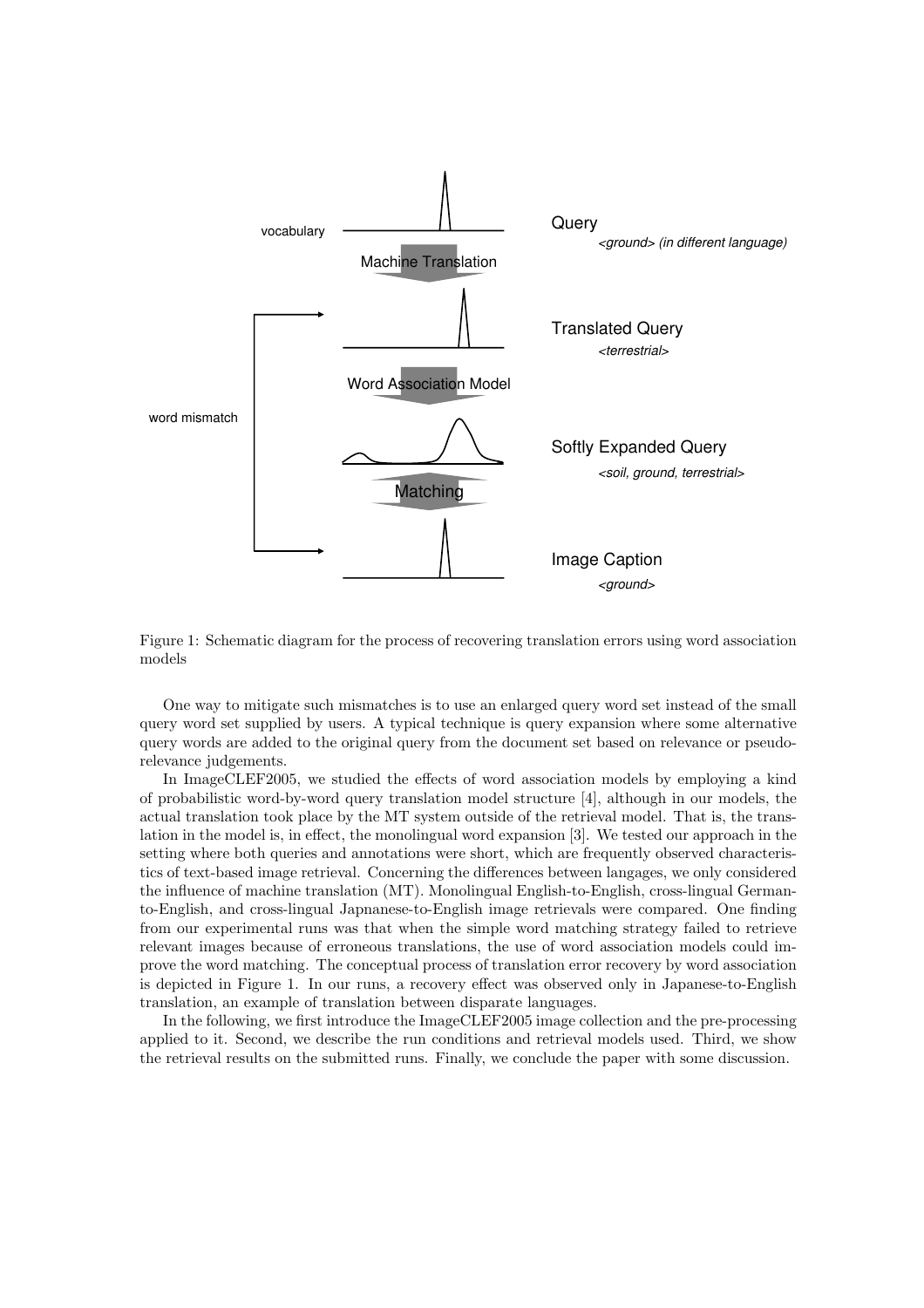| Query Language       | English/German/Japanese |  |  |
|----------------------|-------------------------|--|--|
| <b>Initial Query</b> | title                   |  |  |
| Query Type           | automatic               |  |  |
| Feedback/Expansion   | with                    |  |  |
| Modality             | text                    |  |  |
| Document Type        | short titles            |  |  |
| Translation          | machine translation     |  |  |

Table 1: Summary of run conditions

# **2 Data Preparation**

#### **2.1 Test Collection**

The test collection of ImageCLEF2005 consists of 28133 images and their captions in English from the St Andrews Library photographic collection [1]. Each caption has nine fields assigned by experts. These are 'Record ID', 'Short title', 'Long title', 'Location', 'Description', 'Date', 'Photographer', 'Categories', and 'Notes'. Such well-annotated images can be found in places such as digital museums and commercial photo collections but are rare in other cases. That is because casual annotators do not have enough knowledge to annotate images systematically, nor they do have any desire to spend time on annotations. For this reason, we are motivated to retrieve less carefully annotated images. Of the fields in the test collection, 'short titles' are considered to be the simplest form of annotation. Therefore, we used only short titles for indexing. The mean length of the short titles was 3*.*43 words . The distribution of lengths had a heavy tail on the short side. The size of the vocabulary was 9883 words for the documents, and 9945 for both documents and queries . The vocabulary contained three irregular words: 'null', 'untitled', and '*φ*', where *φ* is introduced to represent empty titles.

Topics of retrieval were described in three fields: short descriptions (titles), long descriptions (narratives), and example images. In our experiment, we used only short descriptions (titles), which can be regarded as typical queries.

### **2.2 Run Conditions**

The main characteristics of our runs are summarized in Table 1. The most notable point is that we used only the short title field. We were interested more in the exploitation of short text than in utilization of structured and multi-faceted text. Although we were also interested in the use of visual images, we were unable to advance to that level.

Another point we should mention is the use of 'Feedback/Expansion'. We used only expansion and not feedback. That is, we employed neither manual relevance feedback nor pseudo-relevance feedback. The models for the soft word expansion were built prior to querying and no candidate word selection process was used at the querying stage. The retrieval model we used is explained in 3.1.

The last factor is the query language. We examined English, German, and Japanese. We considered English topics as the baseline, German topics as the relatively 'easy' task, and Japanese topics as the relatively 'hard' task. Here, by 'easy' we mean that the current state-of-the art accuracy of machine translation is high and retrieval can be conducted in nearly the same fashion as with the source language. Similarly, by 'hard', we mean that queries differ substantially from the original ones after going through the machine translation process. According to the results of ImageCLEF2004 that consists of the same image dataset as ImageCLEF2005 but different topics, German topics yielded the highest average MAP score after English, and Japanese topics yielded the lowest average MAP scores for the top five systems [1].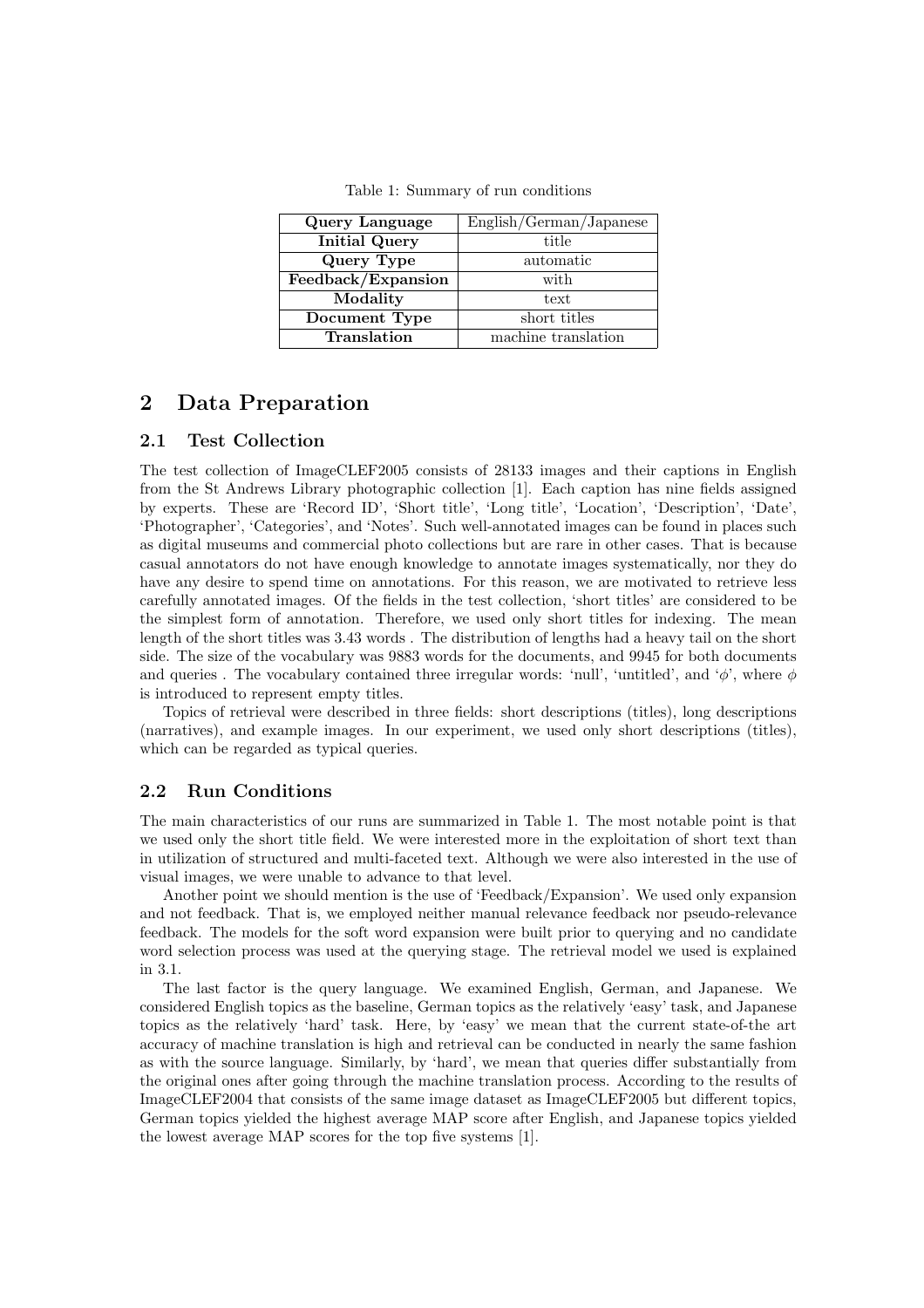

Figure 2: Data pre-processing for documents (image captions) and queries (topics).

# **2.3 Translation and Pre-Processing**

The pre-processing we conducted to prepare data is summarized in Figure 2. As mentioned in the previous section, we used only the title fields of topics and short title fields of captions. Therefore, the initial step was the extraction of those fields from the collection. For topics, titles were surrounded by  $\tt{title>}$  tags; these tags were removed and the bodies of the titles were translated. Although translation is part of the retrieval process, we explain the procedure of translation here because we carried out translations within the process of data preparation. Our approach to cross-language retrieval is query translation. According to previous experiments on ImageCLEF ad hoc data, query translation generally outperforms document translation [2]. We thought that the combination of query translation and document translation might be promising. However, as the starting point, we only consider query translation here. German and Japanese topics were translated into English, the document language, using the Babelfish web-based MT system<sup>1</sup>. The translation was done manually: we entered queries in a web form and their respective translations were returned, and punctuation and extra white spaces were removed. The results of translation are shown in Appendix A. Punctuation in the short titles was also removed. Finally, all upper case letters were converted to lower case, and both queries (titles) and documents (short titles) were indexed together.

### **2.4 Qualitative Analysis of Translation Errors**

The results of machine translation usually contain errors that may affect the performance of IR at a subsequent stage, but the relationship is not straightforward. For example, when a word is translated into 'photographs' when it should be translated to 'pictures', this difference has little effect in understanding sentences that contain the word. Therefore, it may not be considered an error. However, for IR, and image retrieval in particular where only short text descriptions are available, such a difference may change the results of retrieval drastically. For instance, when all relevant images are annotated as 'pictures', a query translated as 'photographs' cannot retrieve them. On the other hand, when all relevant images are annotated as 'photographs', the mistrans-

<sup>1</sup>http://babelfish.altavista.com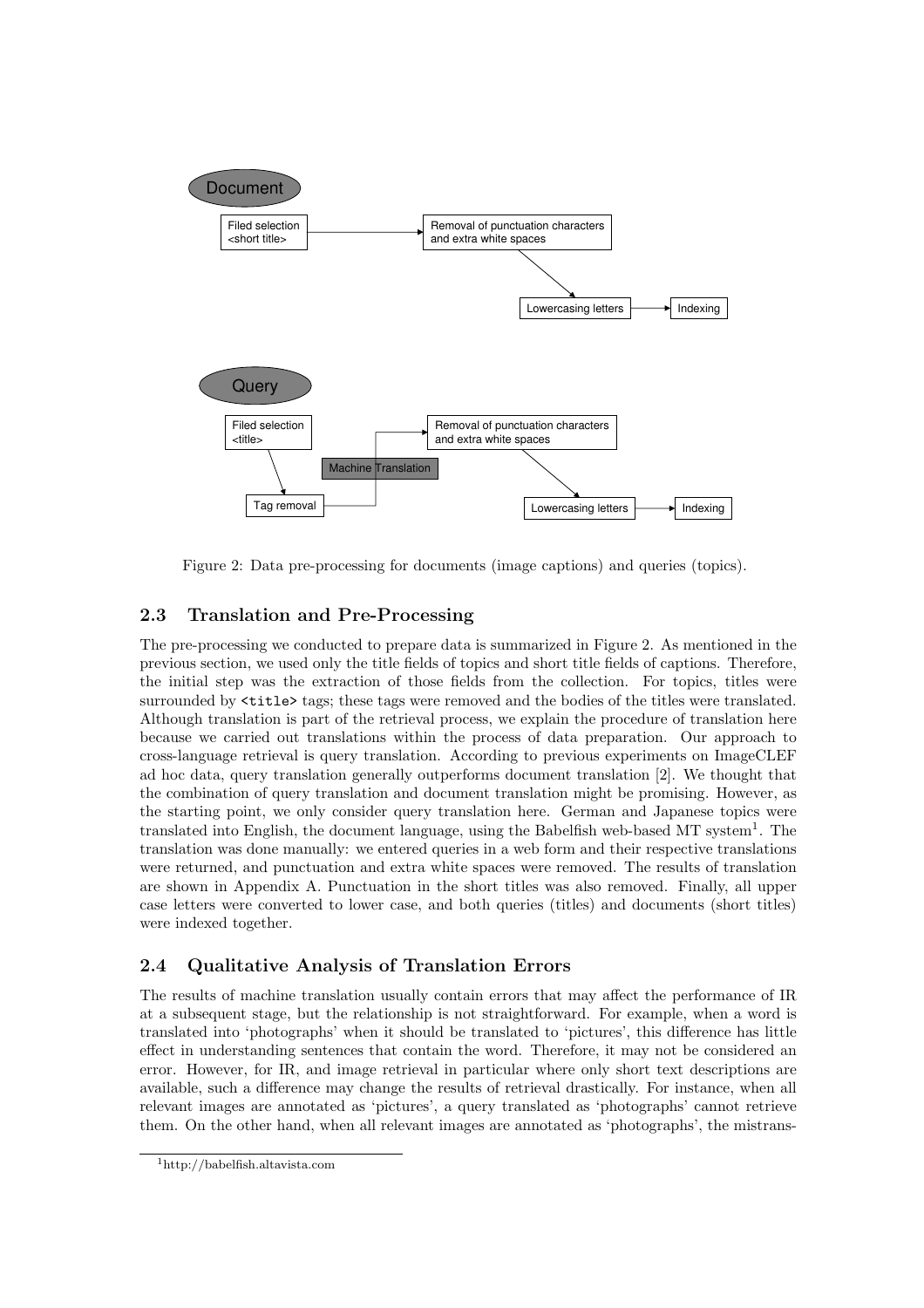lation benefits the retrieval process. Here, we analyse the results of machine translation of queries from the point of view of their effect on IR.

First, we examine the overall quality of the translations. Translation from German to English was performed well. Among 28 topics (titles), four topics were translated exactly as in the original English – topic numbers 3, 5, 6, and 18 in A.2. This result confirms the relatively high accuracy of German–English MT. Notable errors in German-to-English translation were related to prepositions. For example, 'at' in topic 1 should be 'on', 'of' in topic 12 should be 'from', and 'on' in topic 14 should be 'at'. Other typical errors were inappropriate assignment of imprecise synonyms. For example, in topic 1 'ground' is replaced by 'soil', and in topics 10 and 28 'picture' is replaced by 'photographs'. Despite these errors, in most translation results from German, the basic meanings of topics were similar to the original English. More problematic was that three words were not translated into English: 'Fischer' in topic 7, 'puttet' in topic 15, and 'Portraitaunahmen' in topic 26. For simplicity, we treated them as if they were English words. Additionally, the MT system did not translate 'kutsche' into any word.

For Japanese-to-English translation, the quality of translation was apparently worse (see A.3). Some of the Japanese words could not be translated at all. Untranslated words were 'aiona (Iona)', 'nabiku (waving)', and 'sentoandoryusu (St Andrews)'. The problem here is that the untranslated words were often proper nouns, which might be useful for distinguishing relevant documents from irrelevant documents. Ideally, such out-of-vocabulary words should be translated by using other external sources, such as larger and more up-to-date dictionaries or by transliteration. In this experiment, however, we simply eliminated such untranslated non-ASCII characters from the translation results.

In German-to-English translation, the above two proper names (Iona and St Andrews) could be translated with no problem. This difference can be understood easily by the fact that, in German topics, the words were spelled in the same way as in English. Therefore, no translation was necessary. On the other hand, in Japanese topics, the translator had phonetically converted them from the original English topics to katakana characters. Therefore, untranslated words could not be used as is. Another factor to be considered is that phonetic transcription is not unique. Therefore, even if there was an entry for the word in the dictionary, the back translation by MT systems might not find a relevant entry because of the phonetic ambiguities.

In addition to the above out-of-vocabulary word problems in the MT system, the Japaneseto-English translations contained errors in prepositions similar to those in the German-to-English translations. Errors that were peculiar to the Japanese-to-English translations were the excessive use of definite articles and relative pronouns. We hypothesize that such translations were derived from the design of the MT system, which was designed not for the translation of short phrases such as titles, but for larger units of text such as paragraphs. Thus, the MT system tried to produce *natural* sentences by adding definite articles and relative pronouns to fill the gaps between grammatically disparate languages. Short query translations may require choosing either a sophisticated MT system or simple word-by-word translation, depending on the difficulties of translation.

So far, we have discussed the quality of the topic translations assuming that both German and Japanese topics are equivalent to the English topics in terms of their contents. However, it may be noteworthy that they are the translations from the original English topics. Since relationships between expressions in different languages are not one-to-one, a non-English topic used here was one of many possible translations. Moreover, the expressions in translated queries might not be typical as the queries in that language even if they were correct translations of typical English queries. Therefore, the translation errors analysed above were possibly caused by both machine translation at retrieval stage and by translation ambiguities at topic preparation stage. Although this is not negligible, because it is too involved a subject to be treated here in detail and we can expect the translations by experts were far better than machine translation, we do not consider the influence by the translations when topics were created.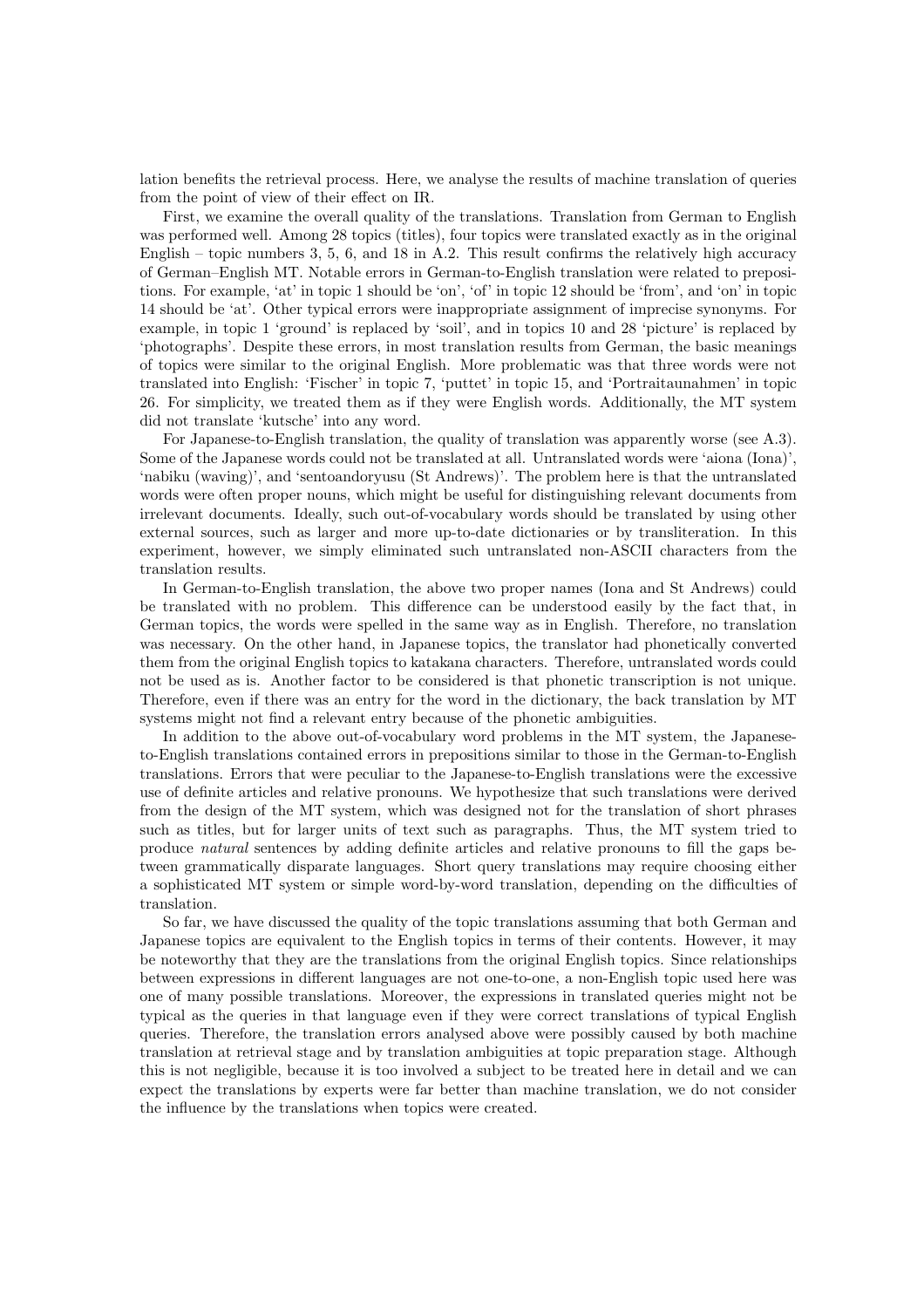### **3 Methodology**

#### **3.1 Retrieval Models**

We introduce retrieval models based on the unigram language model and word association model. The baseline model is the simple keyword matching document model denoted by diag. For the query  $\mathbf{q} = \{q_1, ..., q_K\}$ , the probability of **q** is

$$
\prod_{k=1}^K P(q_k | \mathbf{d}_n),
$$

where  $\mathbf{d}_n$  indicates the *n*th document or image. For the word association model, we estimated the following transitive probabilities from the *j*th word to the *i*th word in the vocabulary:

$$
P(w_i|w_j).
$$

When the above two models are combined, the following model represents the process of query generation:

$$
\prod_{k=1}^K \sum_{i=1}^V P(q_k|w_i) P(w_i|\mathbf{d}_n).
$$

Here, we assume independence between query words:  $P(\mathbf{q}) = \prod_{k=1}^{K} P(q_k)$ , although this is not always true for the ImageCLEF2005 topics, where titles are sometimes sentential and word orders have meaning.

The word association models can be estimated in various ways, disregarding the statistical justification. We tried three methods. In all three methods, we regarded the frequencies of cooccurrence of two words as the measure of word association. If two words co-occurred, they were assumed to be related. The first method counts self co-occurrences, where a word is regarded as co-occurring with itself, as well as co-occurrences. Values for each term pair are estimated as follows:

$$
P(w_i|w_j) = \frac{\#(w_i, w_j)}{\#(w_j)} \quad \text{where } i \neq j \text{ and } \#(w_j) > 0,
$$
  

$$
P(w_i|w_i) = \frac{\#(w_i, w_i) + \#(w_i)}{\#(w_i)} \quad \text{where } \#(w_i) > 0.
$$

Here,  $\#(w_i, w_j)$  represents the frequency of co-occurrence of  $w_i$  and  $w_j$  (appearance of the two words in the same image caption), and  $\#(w_j)$  represents the frequency of occurrence of  $w_j$ . This procedure strengthens self-similarities in the model and is termed cooc. The second method counts purely co-occurring pairs and is named coocp. Values for each term pair are estimated as follows:

$$
P(w_i|w_j) = \frac{\#(w_i, w_j)}{\#(w_j)}.
$$

The third method normalizes the frequencies of co-occurrences  $(w_i \text{ and } w_j)$  by the frequencies of the word  $w_j$ :

$$
P(w_i|w_j) = \frac{\#(w_i, w_j)}{\#(w_i)\#(w_j)}.
$$

This method is termed cooct. The baseline model that does not use word association models can be interpreted as using a diagonal word association model with non-zero elements that are all one. This is why we denoted it as diag.

Note that these models were estimated prior to the arrival of queries and the computation at query time focused on score calculation.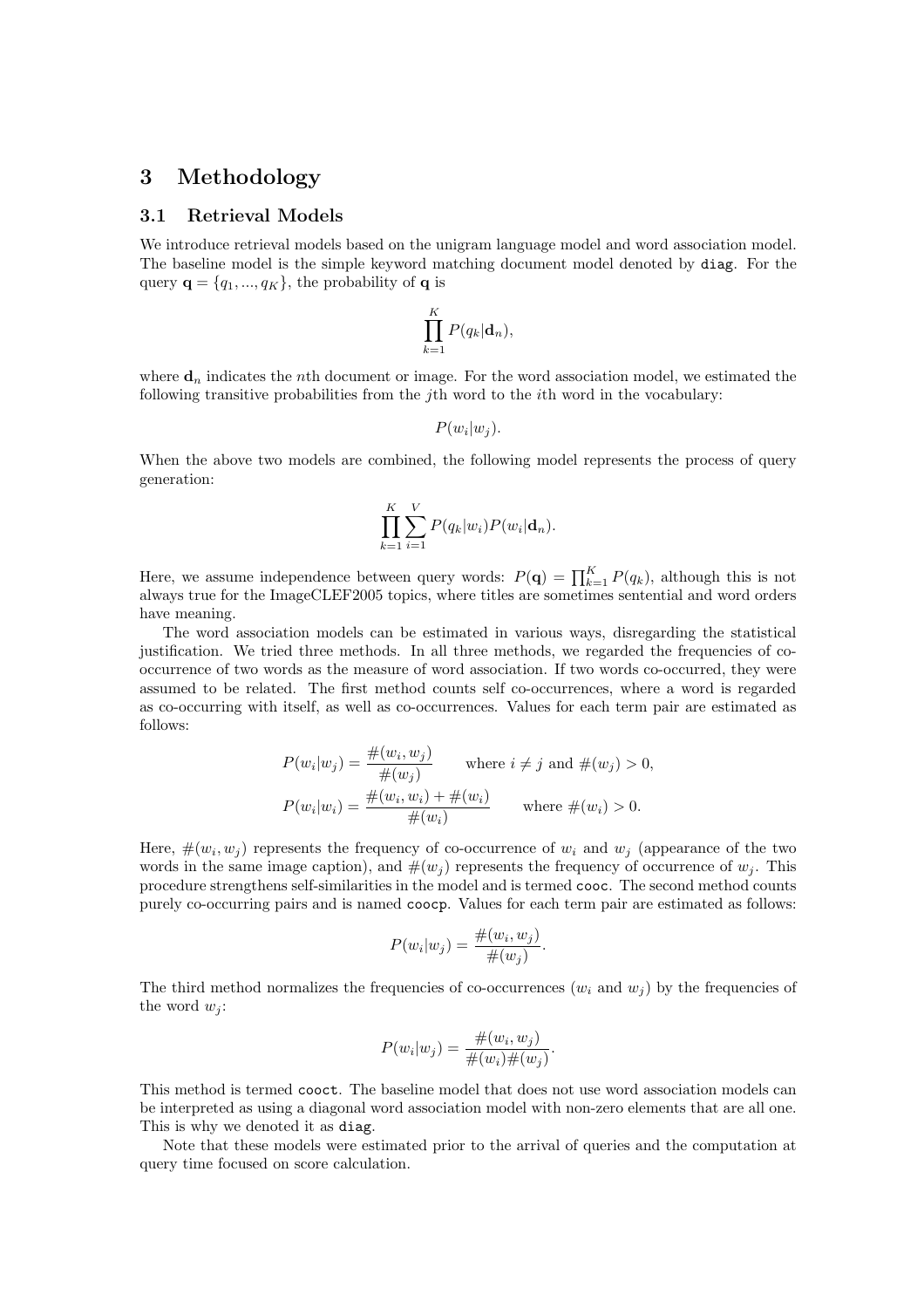#### **3.2 Scoring Functions**

Our runs were divided into two groups according to the scoring function employed. In the first group, documents were ranked according to the query–log likelihood of document models. As we used unigram language models for each document, the scoring function for the *n*th document given the query **q** is written as:

$$
\log L = \sum_{k=1}^{K} \log P(q_k | \mathbf{d}_n),
$$

where  $K$  is the length of the query. When a word association model is used, the function becomes

$$
\log L = \sum_{k=1}^{K} \log \sum_{i=1}^{V} P(q_k|w_i) P(w_i|\mathbf{d}_n),
$$

where  $V$  is the vocabulary size. Runs based on these functions were marked with  $log\_lik$ .

In the second group of runs, documents were ranked according to the accumulated information for all matched words. First, we transform the variable for the probability of query word  $q_k$ ,  $P(q)$ , to  $F_q = e^{(\log P(q))^{-1}}$  where  $P(q)$  is either  $P(q|\mathbf{d}_n)$  or  $\sum_{i=1}^{V} P(q|w_i)P(w_i|\mathbf{d}_n)$  and is considered only when  $P(q) \neq 0$ . Then, the new scoring function can be defined as:

$$
\log L' = \sum_{k=1}^{K} \log \frac{1}{F_{q_k}}.
$$

We regard  $\log \frac{1}{F_{q_k}}$  as the information on query word *q*. A document with a higher score is assumed to have more information on the query. In general, when an expansion method is involved, the number of terms matched between queries and documents increases. Consequently, the scores of documents given by the first scoring measure log\_lik are larger in models with expansion than in those without. Thus, the first scoring measure is not suited for the comparison of output scores between different models. The second measure was derived heuristically and is intended to allow combining the outputs of different models. Runs based on this measure were marked with vt\_info.

#### **3.3 Model Output Combination**

When the vt info measure is used, the combination of different models at the output level is simple because their scores are directly comparable. First, two sets of document scores and corresponding document indices from two models are merged. Then, they are sorted in descending order of scores. For each document, the higher score is retained. This assumes that lower scores usually correspond to lack of knowledge about the documents and are thus less reliable. From the eventual rank, the top *M* documents will be extracted as the final result.

### **4 Experimental Results**

We submitted 16 runs (files), consisting of eight for English, four for German, and four for Japanese topics. We used wam as the group name. The names of submission were formed as the concatenation of group name, scoring function, word association model, and query language. Regarding the word association model, dc represents the combination of diag and cooc using the method described in 3.3. For English topics, the following runs were submitted:

```
wam_log_lik_diag_e
wam_log_lik_cooc_e
wam_log_lik_coocp_e
```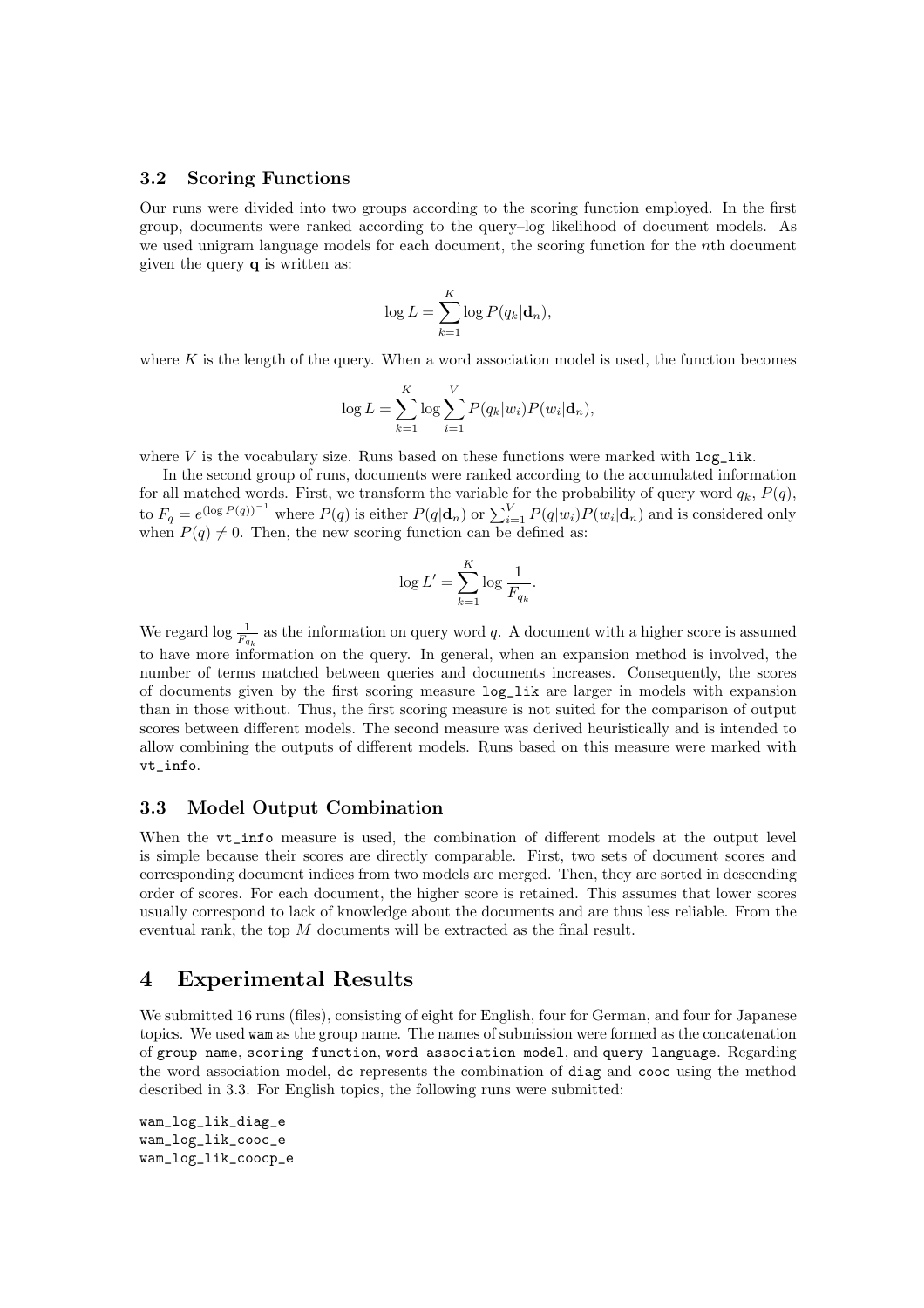|                            | Scoring Function |        |          |         |        |          |  |  |
|----------------------------|------------------|--------|----------|---------|--------|----------|--|--|
|                            | $log-lik$        |        |          | vt-info |        |          |  |  |
| Method                     | English          | German | Japanese | English | German | Japanese |  |  |
| diag                       | 0.0263           | 0.0160 | 0.0062   | 0.0108  | 0.0082 | 0.0057   |  |  |
| $\rm{cooc}$                | 0.0161           | 0.0045 | 0.0085   | 0.0089  | 0.0032 | 0.0088   |  |  |
| coocp                      | 0.0049           | N.A.   | N.A.     | 0.0010  | N.A.   | N.A.     |  |  |
| cooct                      | N.A.             | N.A.   | N.A.     | 0.0089  | N.A.   | N.A.     |  |  |
| dc                         | N.A.             | N.A.   | N.A.     | 0.0107  | N.A.   | N.A.     |  |  |
| Runs by other participants |                  |        |          |         |        |          |  |  |
| Highest submitted          | 0.4135           | 0.3375 | 0.2811   |         |        |          |  |  |
| Similar setting            | 0.1798           |        |          |         |        |          |  |  |

Table 2: Summary of mean average precision scores for the submitted runs

wam\_vt\_info\_diag\_e wam\_vt\_info\_cooc\_e wam\_vt\_info\_coocp\_e wam\_vt\_info\_cooct\_e wam vt info dc e

For German topics:

wam\_log\_lik\_diag\_g wam\_log\_lik\_cooc\_g wam\_vt\_info\_diag\_g wam\_vt\_info\_cooc\_g

For Japanese topics:

wam\_log\_lik\_diag\_j wam\_log\_lik\_cooc\_j wam\_vt\_info\_diag\_j wam\_vt\_info\_cooc\_j

Each file contained 980 scores (the 35 top scores for each of 28 topics). We made a mistake when creating the submission files and could not obtain any meaningful official results for these submissions. The figures of mean average precision (MAP) scores in Table 2 are based on the runs we intended to submit. They were calculated after we received the list of relevant images for each topic (qrel file). Overall, our retrieval performances were insufficient. For comparison, we included the MAP scores of the best runs from other participants, as shown at the bottom of Table 2. They are CUHK-ad-eng-tv-kl-jm2 for English topics, R2D2vot2Ge for German topics, and AlCimg05Exp3Jp for Japanese topics. For English runs, we also cited the MAP score of an example run imirt0baset0enen with run conditions similar to ours (title query and short title index).

Having observed the difference between our runs and others, we may now turn to the analysis of our own runs. In English, our best run was actually the diag model, which we had considered as the simplest baseline. In contrast, all models with word association underperformed. There are two possible explanations for this result. First, there was no need to relax the limitation of exact term matching. Some relevant documents could be retrieved by word-by-word correspondence and other relevant documents could never be reached by word-level expansion. Second, the word association models were not learned adequately, so they could not help with connecting query words and document words. To clarify which of these two reasons led to this result, we must analyse the data set further. This relationship between the diag model and other cooc-type models was the same for the German topics. When the vt\_info scoring function was used, an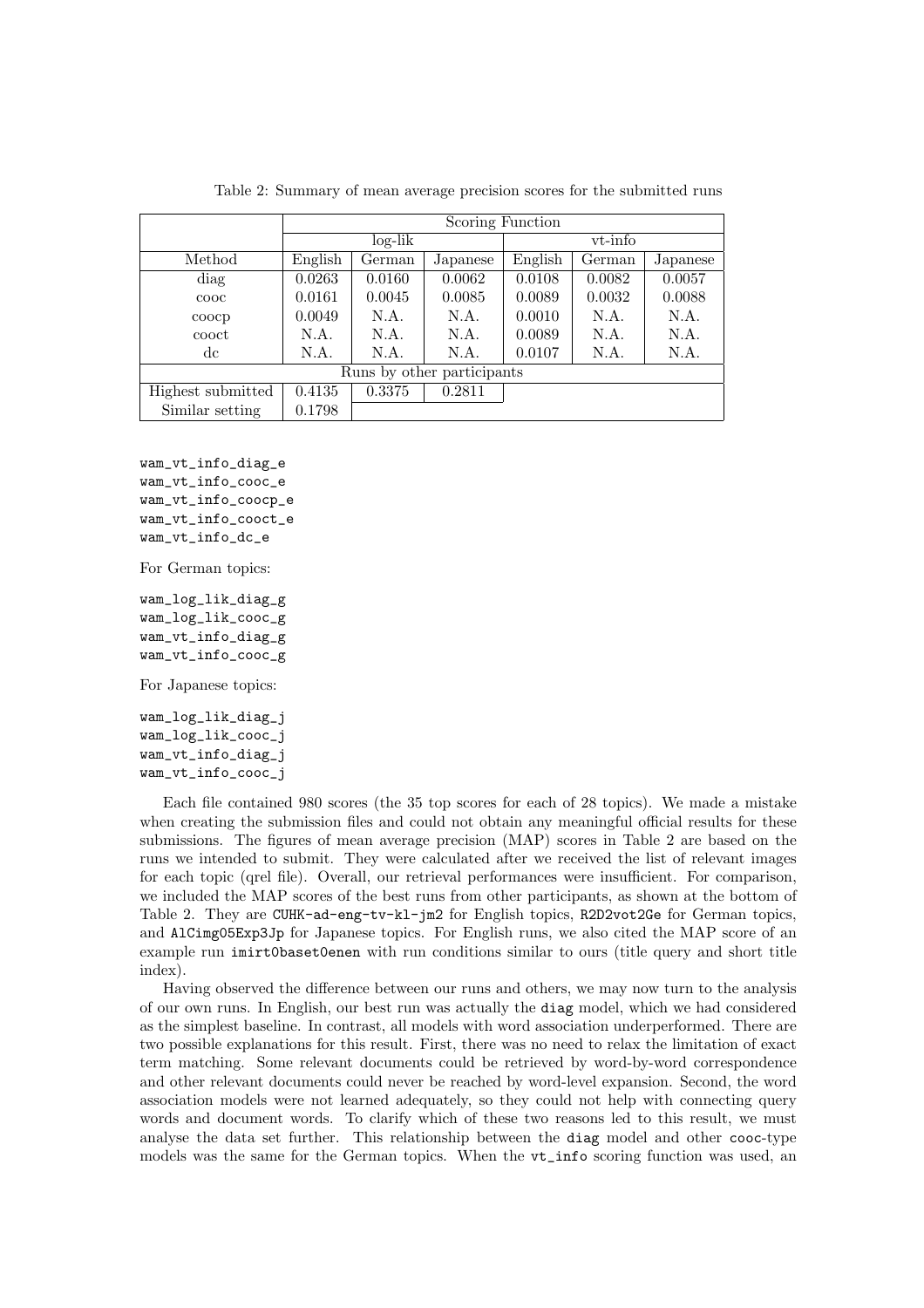important observation is that the MAP scores for cooc and cooct were the same and those for diag and dc were nearly the same. By analysing the performances for individual topics, we found that cooc and cooct behaved in the same way.

Further analysis is required to understand this phenomenon. For dc, by analysing the influences of the two models, we observed that the diag model dominated the top scores. We had expected this tendency, because an exact-matching scheme should have higher confidence in its outputs when queries can find their counterparts. What was unexpected was that the dominance of the diag model often ranged from the top rank to about the 1000th rank, and scores given by cooc models appeared only in lower ranks. Even though the ranking was determined by the interlaced ranks from both models, because we had submitted only the top 35 ranks, the resulting MAP scores were determined almost solely by the diag model. This outcome was not desirable. For topics 2 and 18, the cooc models worked better than the diag models. Nevertheless, as explained above, the benefit of the cooc models was not taken into account in the final results of the dc method. We must consider a better way of rank merging so as not to miss such opportunities.

As we can see in Table 2, the trends of model discrepancy were similar in English and German topics. However, in Japanese topics, the use of word association models (cooc) improved performance in both scoring functions. For an explanation of this reversal effect, we can consider the quality of translation. In the diag model, when English and Japanese topics were compared, the retrieval performance simply degraded as the translation quality degraded. In contrast, the word association models might provide some improvement. It may be considered as recovering from the translation errors that caused mismatches in the retrieval process. However, the relationship between translation quality and the positive effects of word association models was not simple because it was not monotonic. When comparing diag and cooc in English and German topics, even though German topics contained some translation errors, the degradation of performance by using cooc was severer in German than in English. This problem may be better understood by considering additional languages with varying translation difficulties.

# **5 Discussion**

In our runs, we observed that the use of word association models might help recover query translation errors given by MT systems. However, because our system performed quite poorly in terms of MAP scores, it is difficult to generalize this finding. We need to improve the baseline models to some reasonable level. In the pre-processing and the retrieval models we employed, we did not consider the following three factors that are important to IR performance: 1) idf, 2) stop words, and 3) document length. Incorporation of these factors into the modelling may be the first step towards obtaining a reasonable performance.

If the use of word association models in cross-language retrieval is beneficial for mitigating the effect of translation errors, a similar effect should be observed in other types of expansion techniques. Although we do not know the details of expansion techniques used by other participants, it seems that the use of 'Expansion/Feedback' techniques improved performance in most languages. We would like to see if these expansion techniques at query time serve as a more powerful component of retrieval when translation is erroneous than when translation is error free.

Another direction of interest lies in the design of MT systems. In our runs, we used an MT system with a single output. If we had used an MT system with multiple candidate outputs with their confidence scores, the system would have performed the soft expansion by itself. It is not clear whether using such MT systems with our models will improve or degrade the retrieval results.

# **6 Conclusions and Future Work**

Text-based image retrieval that relies on short descriptions such as titles is considered to be less robust to translation errors. In the experiments on the ad hoc task in ImageCLEF2005, word association models helped with the retrieval of Japanese topics when translation into English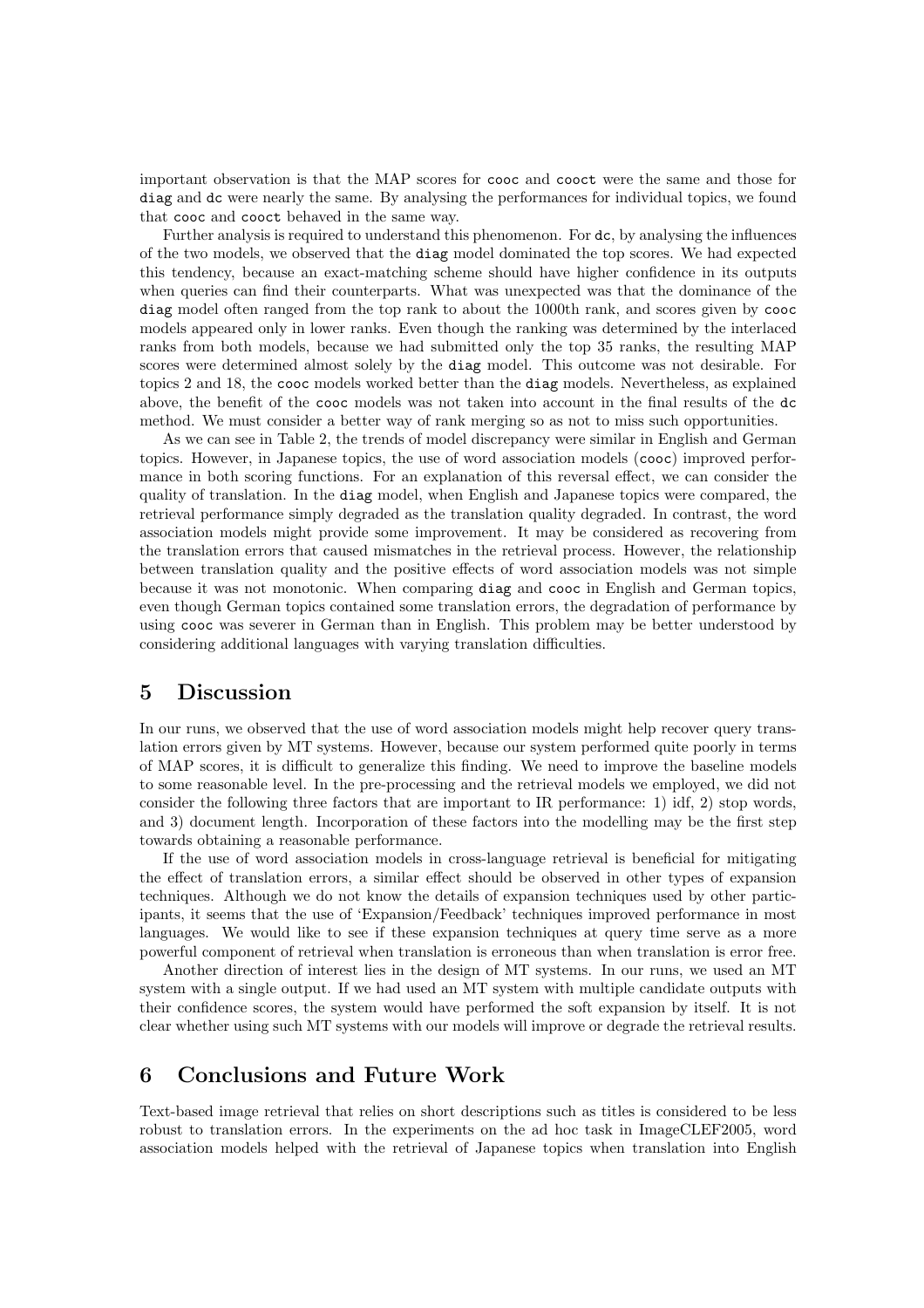using the machine translation system was quite erroneous. We hypothesize that this could be explained by the recovery effect given by word expansion. The above argument might be verified by comparing various languages with different degree of difficulties in English translation.

Two important extensions we could not investigate were the utilization of visual information and the exploitation of training data sets. We are particularly interested in how the use of these will help retrieval for difficult topics in which visual or contextual information plays a vital role.

# **References**

- [1] P. Clough, H. Mueller, and M. Sanderson. The CLEF cross language image retrieval track (ImageCLEF) 2004. In *ImageCLEF2004 Working Note*, 2004.
- [2] Paul Clough. Caption vs. query translation for cross-language image retrieval. In *Image-CLEF2004 Working Note*, 2004.
- [3] Masashi Inoue and Naonori Ueda. Retrieving lightly annotated images using image similarities. In *SAC '05: Proceedings of the 2005 ACM symposium on Applied computing*, pages 1031–1037, NY, USA, March 2005.
- [4] Wessel Kraaij and Franciska de Jong. Transitive CLIR models. In *RIAO*, pages 69–81, Vaucluse, France, April 26-28 2004.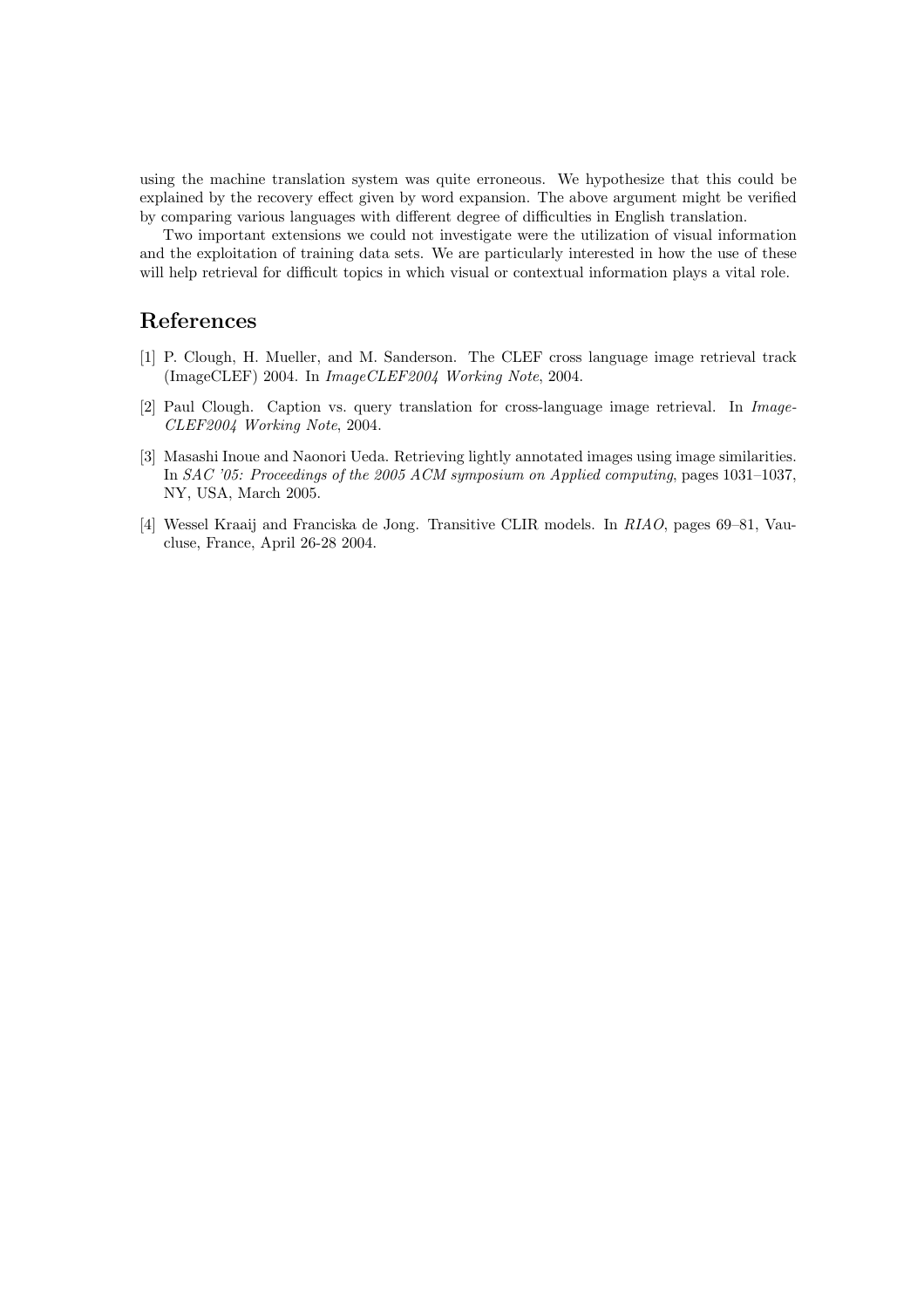# **A Results of query translation**

### **A.1 English (Original) Queries**

1 Aircraft on the ground 2 People gathered at bandstand 3 Dog in sitting position 4 Steam ship docked 5 Animal statue 6 Small sailing boat 7 Fishermen in boat 8 Building covered in snow 9 Horse pulling cart or carriage 10 Sun pictures Scotland 11 Swiss mountain scenery 12 Postcards from Iona Scotland 13 Stone viaduct with several arches 14 People at the marketplace 15 Golfer putting on green 16 Waves breaking on beach 17 Man or woman reading 18 Woman in white dress 19 Composite postcards of Northern Ireland 20 Royal visit to Scotland not Fife 21 Monument to poet Robert Burns 22 Building with waving flag 23 Tomb inside church or cathedral 24 Close-up picture of bird 25 Arched gateway 26 Portrait pictures of mixed sex group 27 Woman or girl carrying basket 28 Colour pictures of woodland scenes around St Andrews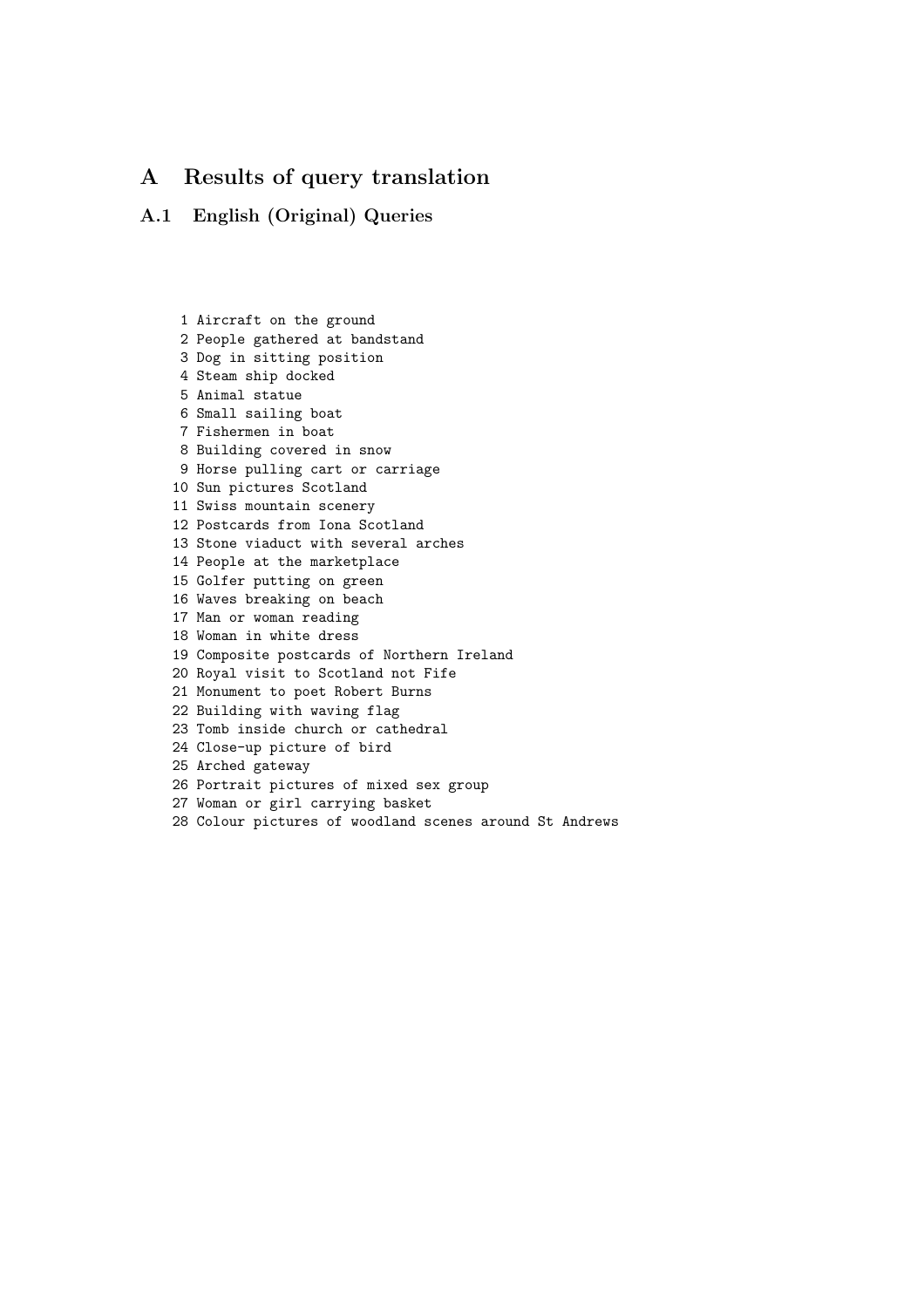#### **A.2 German to English Translations**

1 Airplane at the soil 2 People meets at the pavilion 3 Dog in sitting position 4 Docked steam ship 5 Animal statue 6 Small sailing boat 7 Fischer in the boat 8 Snow-covered building 9 Horse pulls kutsche or car 10 Sun photographs Scotland 11 Swiss mountain country shank 12 Postcards of Iona Scotland 13 Stone viaduct with several elbows 14 People on the market 15 Gulf player puttet on the green 16 At the beach breaking waves 17 Reading man or reading woman 18 Woman in white dress 19 Postcards with several opinions from Northern Ireland 20 Royal attendance in Scotland except Fife 21 Monument of the poet Robert Burns 22 Building with blowing flag 23 Tomb in church or cathedral 24 Close-up of a bird 25 Arc-shaped gate 26 Portraitaufnahmen of mix-sexual groups 27 Woman or girl carries basket 28 Color photographs of forest landscapes around pc Andrew